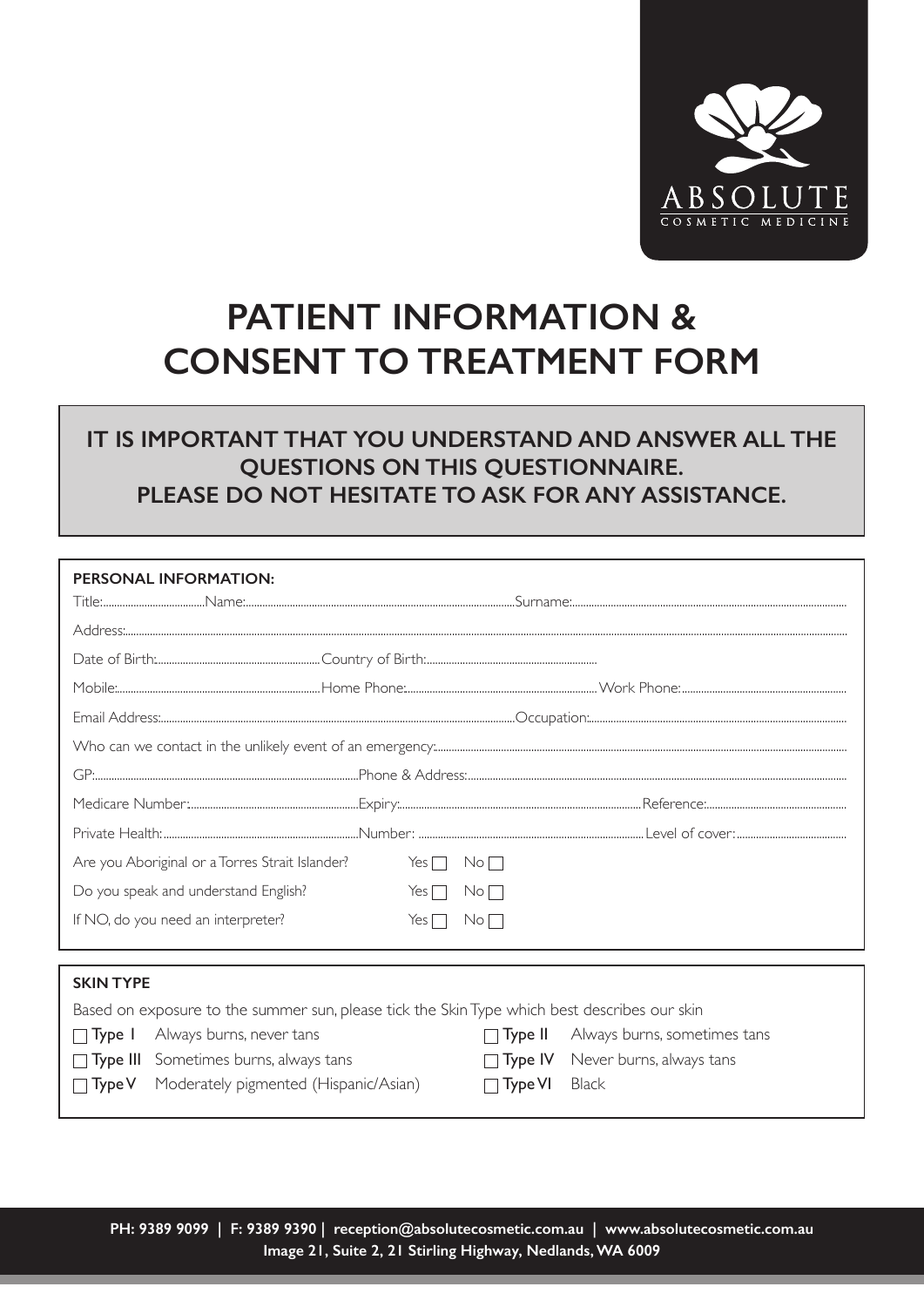| <b>MEDICAL AND SURGICAL HISTORY</b>                                                        |   |             |                                        |  |  |
|--------------------------------------------------------------------------------------------|---|-------------|----------------------------------------|--|--|
| Have you ever had an eating disorder or suffered<br>anorexia                               | Υ | N           |                                        |  |  |
| Do you have any allergies to medication, latex, tapes,<br>lotions or foods                 |   | $\mathbb N$ | Specify:<br>Reaction:                  |  |  |
| Are you pregnant or Breastfeeding?                                                         |   | N           | Specify:                               |  |  |
| Do you smoke                                                                               |   | $\mathbb N$ | How many per day?                      |  |  |
| Have you ever smoked                                                                       |   | $\mathbb N$ | When did you stop?                     |  |  |
| Have you had any recent chest pains?                                                       |   | $\mathbb N$ | Details:                               |  |  |
| Are you taking aspirin, blood thinning medication or<br>anti-inflammatories, e.g. Nurofen? |   | N           | <b>Which Medication?</b><br>How often: |  |  |
| Are you taking any other medication? Including<br>alternative medication and supplements.  |   | $\mathbb N$ | Specify:                               |  |  |
| Do you have depression or any psychiatric disorder,<br>including Body Dysmorphic Disorder  |   | $\mathbb N$ | Specify:<br>Medication:                |  |  |
| Do you have intrusive thoughts regarding your body                                         | Υ | $\mathbb N$ | Specify:                               |  |  |
| Are you ever abused drugs or alcohol or been<br>dependent on drugs or alcohol              |   | $\mathbb N$ | Specify:                               |  |  |
| Have you ever had an operation:                                                            | Υ | N           | Please list:                           |  |  |
| Do you have any Medical Conditions e.g. Thyroid                                            |   | $\mathbb N$ | Specify:<br>Treatment:                 |  |  |
| Have you been in contact with someone who is<br>MRSA, VRE or CRE Positive (Super Bugs)     |   | N           | Specify:                               |  |  |
| Have you ever suffered from or been treated for<br>MRSA, VRE or CRE Positive (Super Bugs)  | Y | $\mathbb N$ | Specify:                               |  |  |
| Have you ever had fever, diarrhoea and / or vomiting<br>in the last two (2) weeks?         | Y | N           |                                        |  |  |
| Have you had a cold or any other infection in the<br>last two (2) weeks?                   | Y | $\mathbb N$ |                                        |  |  |
| HAVE YOU EXPERIENCED ANY OF THE FOLLOWING?                                                 |   |             |                                        |  |  |
| Heart Conditions (Heart attack / Rheumatic Fever /<br>Heart Murmur / Palpitations?         |   | N           | Details:                               |  |  |
| High or low blood pressure?                                                                | Y | N           | Details:                               |  |  |
| Blood clots in your lungs or legs?                                                         | Y | N           | Details:                               |  |  |
| HIV, Hepatitis B, Hepatitis C                                                              | Y | N           | Details:                               |  |  |
| Diabetes?                                                                                  | Υ | N           | How is it controlled?                  |  |  |
| Epilepsy?                                                                                  | Y | $\mathbb N$ | How is it controlled?                  |  |  |
| Facial Herpes Simplex?                                                                     | Υ | $\mathbb N$ | Details:                               |  |  |
| Asthma?                                                                                    | Y | N           | Details:                               |  |  |
| Skin Disorders, such as psoriasis, eczema, dermatitis?                                     | Υ | $\mathbb N$ | Specify:                               |  |  |
| Major Eye Disorders E.g. Glaucoma?                                                         | Y | $\mathbb N$ | Specify:                               |  |  |
| Have you been admitted to hospital in the last 12                                          |   | $\mathbb N$ | Details:                               |  |  |
| months                                                                                     |   |             |                                        |  |  |
| If YES, was it outside WA?                                                                 | Y | $\mathbb N$ | Details:                               |  |  |
| Do any family members have diabetes or heart<br>disease                                    | Y | N           | Details:                               |  |  |
| Any other family illness                                                                   | Υ | N           | Details:                               |  |  |

**PH: 9389 9099 | F: 9389 9390 | reception@absolutecosmetic.com.au | www.absolutecosmetic.com.au Image 21, Suite 2, 21 Stirling Highway, Nedlands, WA 6009**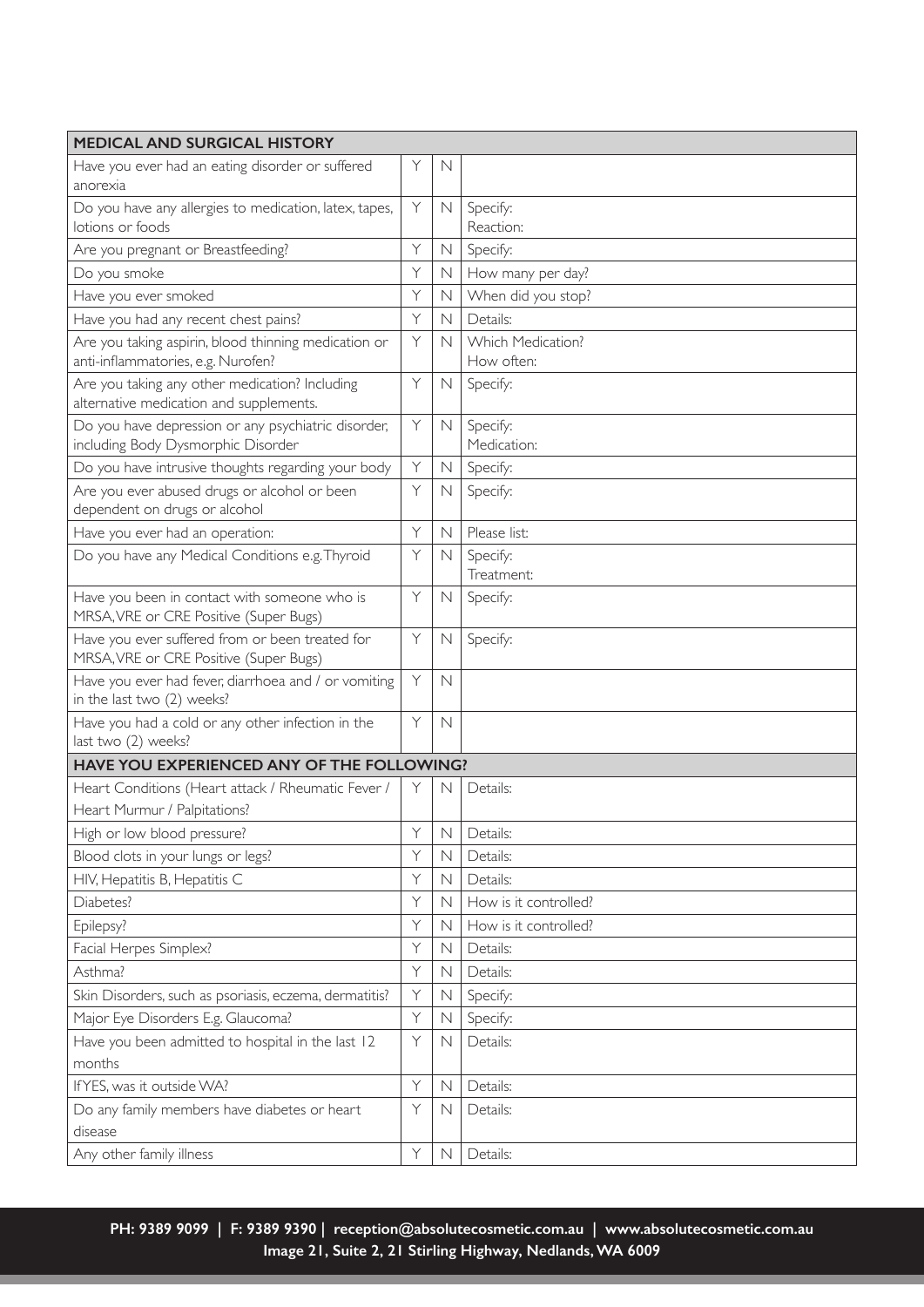| <b>COSMETIC PROCEDURE HISTORY</b>                                                                                                                                                                                                                                                                                                                                                                                                                                                                                                                                                                                                                                                                                                                                                                                         |   |             |          |  |  |  |
|---------------------------------------------------------------------------------------------------------------------------------------------------------------------------------------------------------------------------------------------------------------------------------------------------------------------------------------------------------------------------------------------------------------------------------------------------------------------------------------------------------------------------------------------------------------------------------------------------------------------------------------------------------------------------------------------------------------------------------------------------------------------------------------------------------------------------|---|-------------|----------|--|--|--|
| Do you, or will you use, cosmetic blogs or forums?                                                                                                                                                                                                                                                                                                                                                                                                                                                                                                                                                                                                                                                                                                                                                                        | Y | $\mathbb N$ | Details: |  |  |  |
| What surgical and/or non-surgical procedures are you interested in?                                                                                                                                                                                                                                                                                                                                                                                                                                                                                                                                                                                                                                                                                                                                                       |   |             |          |  |  |  |
| Have you had previous surgical and / or non-surgical<br>cosmetic procedures?                                                                                                                                                                                                                                                                                                                                                                                                                                                                                                                                                                                                                                                                                                                                              | Y | N           |          |  |  |  |
| Did you have any complications?                                                                                                                                                                                                                                                                                                                                                                                                                                                                                                                                                                                                                                                                                                                                                                                           |   | $\mathbb N$ |          |  |  |  |
| Are you prone to fainting?                                                                                                                                                                                                                                                                                                                                                                                                                                                                                                                                                                                                                                                                                                                                                                                                |   | $\mathbb N$ |          |  |  |  |
| Have you been injected with Sculptra or Aquamid                                                                                                                                                                                                                                                                                                                                                                                                                                                                                                                                                                                                                                                                                                                                                                           |   | $\mathbb N$ |          |  |  |  |
| within the last three (3) years?                                                                                                                                                                                                                                                                                                                                                                                                                                                                                                                                                                                                                                                                                                                                                                                          |   |             |          |  |  |  |
| Do you or have you used, roaccutane, solariums or<br>tanning creams?                                                                                                                                                                                                                                                                                                                                                                                                                                                                                                                                                                                                                                                                                                                                                      | Y | $\mathbb N$ |          |  |  |  |
| Are you anxious about this consultation? Yes $\Box$<br>No <sub>1</sub><br>Please select the reasons that apply:<br>□ Complications / Side Effects □ Dissatisfaction with results □ Pain<br>Previous Experience                                                                                                                                                                                                                                                                                                                                                                                                                                                                                                                                                                                                            |   |             |          |  |  |  |
| Daily, how often do you find yourself worrying about your appearance?                                                                                                                                                                                                                                                                                                                                                                                                                                                                                                                                                                                                                                                                                                                                                     |   |             |          |  |  |  |
| $\Box$ Never<br>  Occasionally □ Frequently □ All the time<br>Please tick the statement that best describes your motivation for a cosmetic procedure (2 maximum)                                                                                                                                                                                                                                                                                                                                                                                                                                                                                                                                                                                                                                                          |   |             |          |  |  |  |
| I want to appear slightly younger and refreshed                                                                                                                                                                                                                                                                                                                                                                                                                                                                                                                                                                                                                                                                                                                                                                           |   |             |          |  |  |  |
| I want to feel less self-conscious about my appearance                                                                                                                                                                                                                                                                                                                                                                                                                                                                                                                                                                                                                                                                                                                                                                    |   |             |          |  |  |  |
| I want to feel more confident in my personal and professional relationships                                                                                                                                                                                                                                                                                                                                                                                                                                                                                                                                                                                                                                                                                                                                               |   |             |          |  |  |  |
| I want to look significantly younger - e.g. Ten years younger                                                                                                                                                                                                                                                                                                                                                                                                                                                                                                                                                                                                                                                                                                                                                             |   |             |          |  |  |  |
| I want to look completely different<br>$\Box$ My appearance is one of my top priorities                                                                                                                                                                                                                                                                                                                                                                                                                                                                                                                                                                                                                                                                                                                                   |   |             |          |  |  |  |
|                                                                                                                                                                                                                                                                                                                                                                                                                                                                                                                                                                                                                                                                                                                                                                                                                           |   |             |          |  |  |  |
|                                                                                                                                                                                                                                                                                                                                                                                                                                                                                                                                                                                                                                                                                                                                                                                                                           |   |             |          |  |  |  |
| Why is it important for you bot have this procedure at this time in your life?                                                                                                                                                                                                                                                                                                                                                                                                                                                                                                                                                                                                                                                                                                                                            |   |             |          |  |  |  |
| I want to do it for myself                                                                                                                                                                                                                                                                                                                                                                                                                                                                                                                                                                                                                                                                                                                                                                                                |   |             |          |  |  |  |
| I want to look the way I feel                                                                                                                                                                                                                                                                                                                                                                                                                                                                                                                                                                                                                                                                                                                                                                                             |   |             |          |  |  |  |
| I am preparing for a milestone event (wedding, significant birthday etc.)                                                                                                                                                                                                                                                                                                                                                                                                                                                                                                                                                                                                                                                                                                                                                 |   |             |          |  |  |  |
| I am dealing with life-changing events (divorce, bereavement, change in employment, relationship problems)                                                                                                                                                                                                                                                                                                                                                                                                                                                                                                                                                                                                                                                                                                                |   |             |          |  |  |  |
| I want to please my partner, friends, family                                                                                                                                                                                                                                                                                                                                                                                                                                                                                                                                                                                                                                                                                                                                                                              |   |             |          |  |  |  |
| Please tick the emotion which best describes how you have felt over the past few weeks                                                                                                                                                                                                                                                                                                                                                                                                                                                                                                                                                                                                                                                                                                                                    |   |             |          |  |  |  |
|                                                                                                                                                                                                                                                                                                                                                                                                                                                                                                                                                                                                                                                                                                                                                                                                                           |   |             |          |  |  |  |
| I acknowledge that the history I have given is complete and accurate. I agree to follow Absolute Cosmetic Doctor's and<br>staff's instructions and treatment guidelines exactly and to report ANY problems or complaints immediately. I understand that<br>complications may occur and these may incur a fee to treat and may lead to loss of time and income. I agree that the Absolute<br>Cosmetic medical team are specifically experienced in cosmetic procedures and can assist in the treatment of complications<br>and they will be my first point of contact. I also agree that I will be a realistic and responsible client and release all staff at<br>Absolute Cosmetic from all liability. I will treat the staff at Absolute Cosmetic with courtesy and respect and I fully understand<br>what I am signing. |   |             |          |  |  |  |
|                                                                                                                                                                                                                                                                                                                                                                                                                                                                                                                                                                                                                                                                                                                                                                                                                           |   |             |          |  |  |  |

**PH: 9389 9099 | F: 9389 9390 | reception@absolutecosmetic.com.au | www.absolutecosmetic.com.au Image 21, Suite 2, 21 Stirling Highway, Nedlands, WA 6009**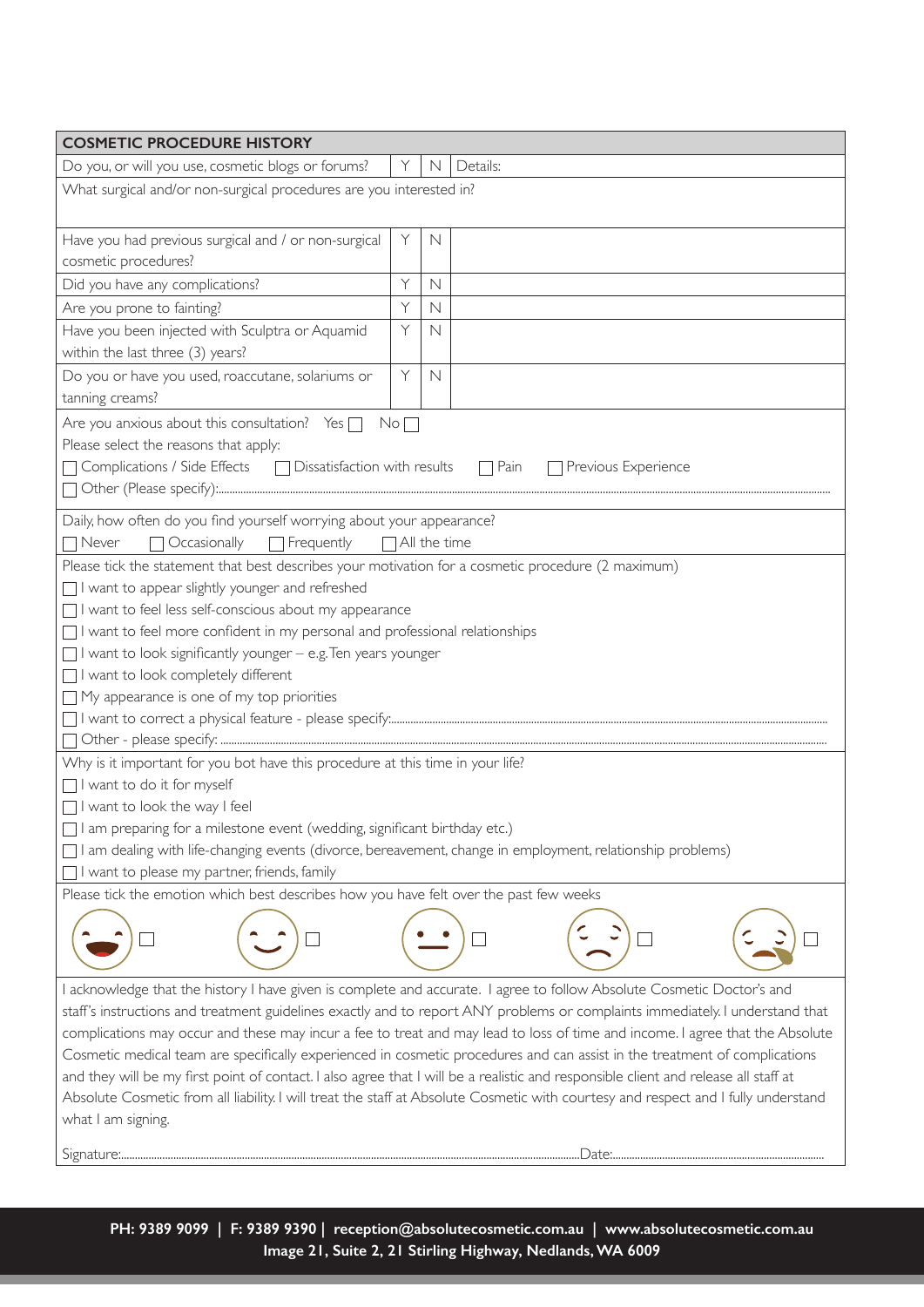| <b>HOW DID YOU HEAR ABOUT US?</b>                                                                                          |                                   |  |  |  |  |  |
|----------------------------------------------------------------------------------------------------------------------------|-----------------------------------|--|--|--|--|--|
| Please be accurate and precise.                                                                                            |                                   |  |  |  |  |  |
| The Friend or Relative TFacebook TTwitter TStreet Sign<br>$\Box$ Previous Patient                                          |                                   |  |  |  |  |  |
|                                                                                                                            |                                   |  |  |  |  |  |
|                                                                                                                            |                                   |  |  |  |  |  |
|                                                                                                                            |                                   |  |  |  |  |  |
| Radio Advert: 394.5 32.9 36FM Nova                                                                                         |                                   |  |  |  |  |  |
| Google Search: Search Term Used:<br>Google AdWords                                                                         |                                   |  |  |  |  |  |
| □ Friend or Relative<br>Facebook                                                                                           | Twitter<br>Street Sign            |  |  |  |  |  |
| Previous Patient                                                                                                           |                                   |  |  |  |  |  |
|                                                                                                                            |                                   |  |  |  |  |  |
| Newspaper Advert<br>□ Sunday Times                                                                                         | □ West Australian<br>Local Paper: |  |  |  |  |  |
| Radio Advert: □ 94.5 □ 92.9<br>$\Box$ 96FM                                                                                 |                                   |  |  |  |  |  |
| Google AdWords                                                                                                             |                                   |  |  |  |  |  |
|                                                                                                                            |                                   |  |  |  |  |  |
|                                                                                                                            |                                   |  |  |  |  |  |
|                                                                                                                            |                                   |  |  |  |  |  |
| Would you like to be added to our mailing list for new, events and specials?<br>$\Box$ Yes<br>$ \bigcap N_{0}$             |                                   |  |  |  |  |  |
| Which form of contact would you prefer? (You may unsubscribe at any time)                                                  |                                   |  |  |  |  |  |
| $\Box$ SMS<br>Email                                                                                                        | $\Box$ Mail Out                   |  |  |  |  |  |
| Thank you for your assistance. We hope to make you a satisfied client. We are a full-time Cosmetic Medicine and Procedures |                                   |  |  |  |  |  |
| Clinic (surgery to improve) and have over 15 years' experience with over 20,000 procedures performed. We do not perform    |                                   |  |  |  |  |  |
| Plastic Reconstructive Surgery (surgery to repair). I have been a Past Cosmetic Society President and am dedicated to the  |                                   |  |  |  |  |  |
| Cosmetic field.                                                                                                            |                                   |  |  |  |  |  |
| My mobile number is freely available for contact. Please ask the staff for my card.                                        |                                   |  |  |  |  |  |
| Regards,                                                                                                                   |                                   |  |  |  |  |  |
| DR. GLENN MURRAY                                                                                                           |                                   |  |  |  |  |  |